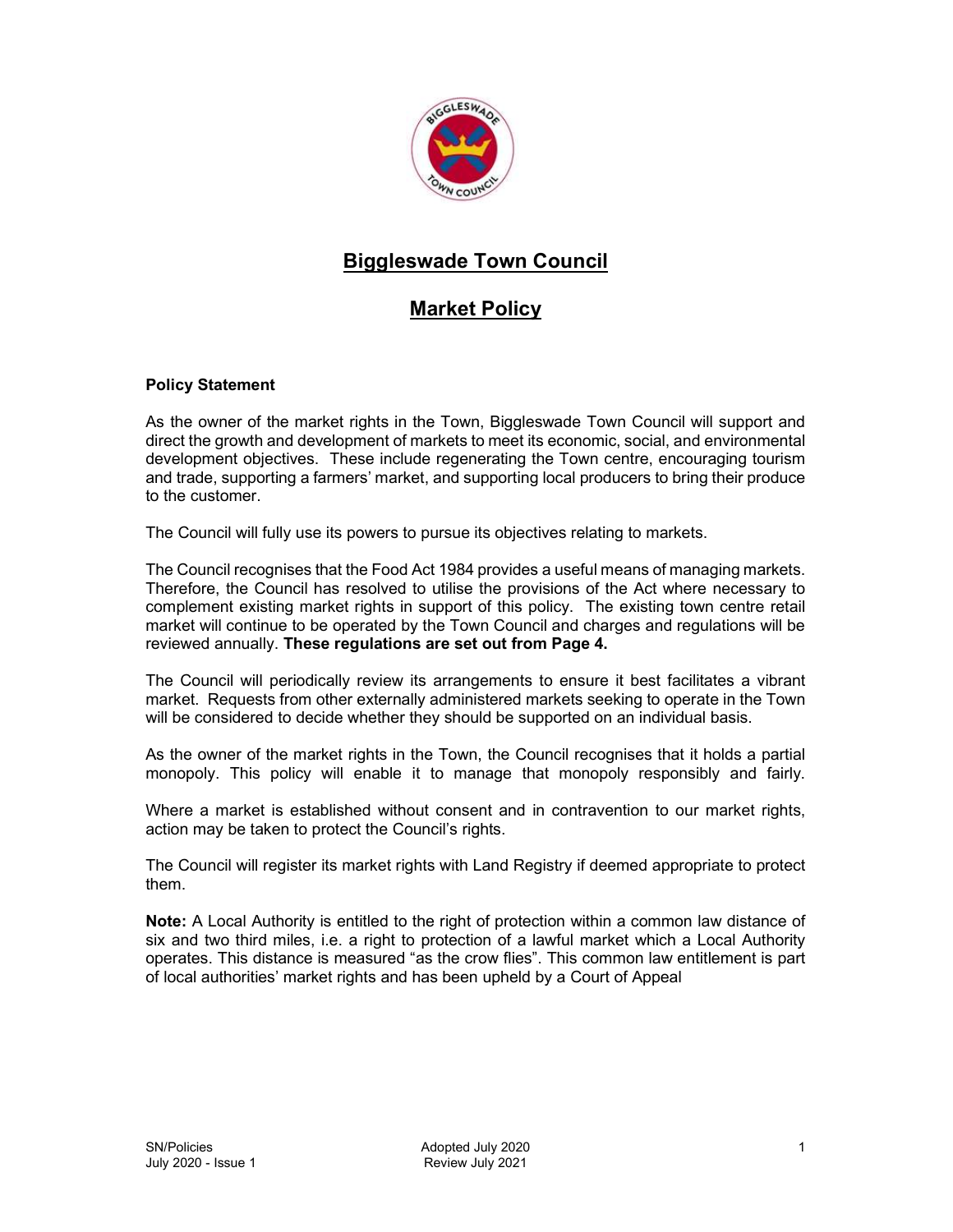## Definition of a market

"A market is a franchise with the right of having a concourse of buyers and sellers to dispose of commodities in respect of which the franchise was given".

Section 37 of the Local Government (Miscellaneous Provisions) Act 1982 defines a temporary market as a concourse of buyers and sellers "comprising not less than five stalls, stands, vehicles (whether moveable or not) or pitches from which articles are sold".

#### Scope of Policy

This policy identifies distinct types of market:

- Biggleswade Town Council Charter Markets (including Market rights).
- Farmers' Markets.
- Commercial Markets.
- Charity and Community Markets.

In certain cases, planning permission needs to be obtained to operate a market however, such planning permission does not give the market operator rights to set up a market in competition with the Council's market.

#### **Objectives**

#### Biggleswade Council Market

- Regenerate town centres through the development, retention, and growth of street markets.
- Establish markets as an integral part of the shopping experience within the town.
- Make markets a vibrant centre of activity and social community interaction.
- Establish new reasons for shoppers to visit the markets, increase visit time and spend by existing shoppers. Promote the role markets have in facilitating the start-up of small businesses.
- Promote markets as a place for affordable, quality products.
- Establish markets as centres of environmental sustainability, demonstrating examples of best practice.
- Recognise the integral role that other street trading options add to the economic and vitality of the market and town. To respond, as appropriate, to Central Bedfordshire Council on street trader licence applications, pedlars' applications, etc.
- Encourage casual traders to become regular traders to make the market more consistent and therefore more attractive to consumers.
- Promote the opportunity for market traders, as sole traders to operate their businesses in the town of Biggleswade.
- Liaise with external bodies such as the National Association of British Market Authorities (NABMA), British Retail Consortium and National Market Traders Federation (NMTF).
- Compare all aspects of markets with other local authority markets.
- New traders will be encouraged to trade on the market providing that, in the view of the Market Superintendent their offer will enhance the market and will not lead to excessive duplication of goods or services offered.
- Support local charities and community organisations to promote themselves through provision of trading positions at preferential rates.
- Work with the operators to provide a clean and safe area to trade.
- Provide guidance and signposting about trading standards to operators.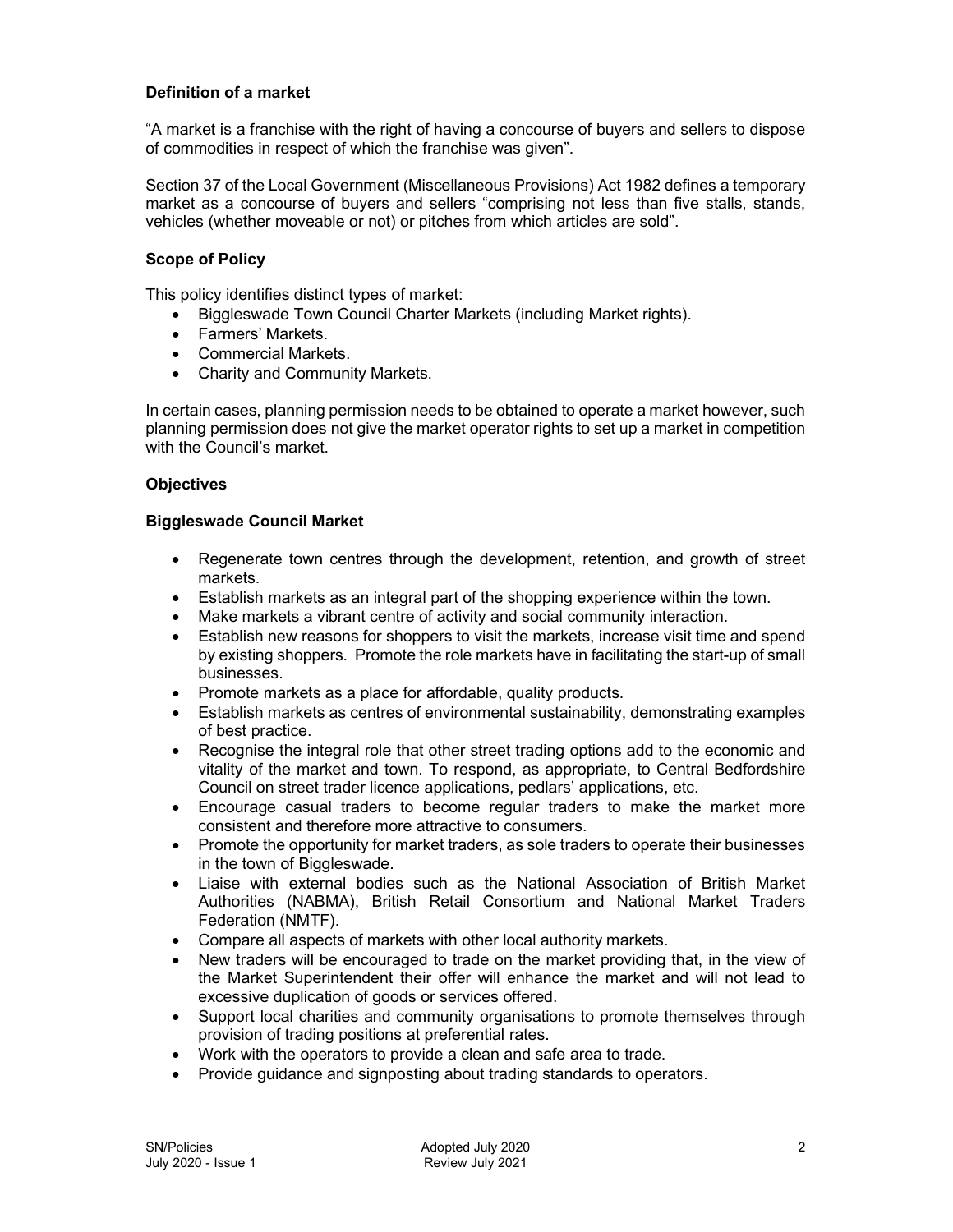#### Farmers' and Craft Markets

- Increase opportunities for local producers to sell to a broader range of customers.
- Bring local produce to more people living and working in the Town.
- Help protect the rural environment of the surrounding area, through supporting diversification into food processing for local farmers.
- Liaise with the National Farmers' Retail and Markets Association and the operators of privately run farmers' and craft Markets.
- Work with the operators to provide a clean and safe area to trade.
- Provide guidance and signposting about trading standards to operators.
- Identify opportunities to promote the farmers' and craft Markets through publications and websites.
- Identify ways to link the farmers' and craft markets with local businesses and business support services.
- Contribute to the low carbon agenda by reducing food miles through promoting local produce.
- Set criteria to ensure stallholders source products locally, where possible.

#### Commercial Markets

- Identify opportunities to promote and encourage commercial markets to attend Biggleswade, where this does not cause a detrimental impact to the Charter Market.
- Work with the operators to provide a clean and safe area to trade.
- Provide guidance and signposting about trading standards to operators.

#### Charity and Community Markets

- Promote seasonal markets (e.g. Summer/Christmas).
- Review the number, locations, dates, and times markets can operate in the Town to prevent duplication.
- Promote the organisation of Charity and Community markets, to support local charities and community organisations.
- Work with the operators to provide a clean and safe area to trade.
- Provide guidance and signposting about trading standards to operators.

#### **Enforcement**

- The Council may take legal action against any market which threatens the viability of its market.
- The Council will deal with complaints about markets using its existing policies.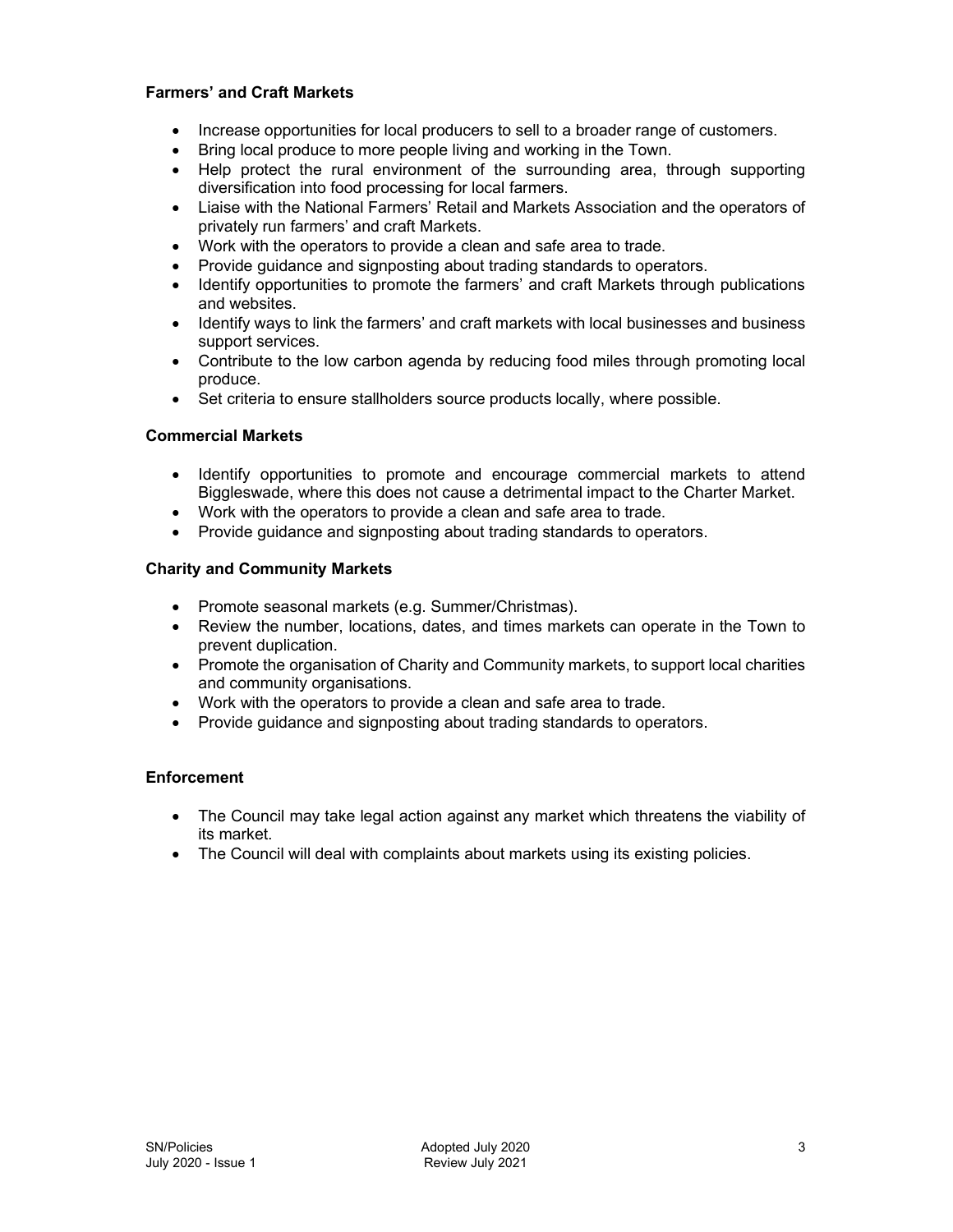# Biggleswade Town Council

## Biggleswade Charter Market

#### Market Hours

The hours of trade will be between 8.00am and 4.00pm.

Trading will not take place before or after these times.

No traders will be permitted onto the Market area before 6.00am.

All stalls and trading positions will be occupied by 8.00am.

All stalls on the market must be dismantled within 2 hours of the official closing time.

Town Council has the right to suspend or curtail the market in exceptional circumstances such as severe weather. The Town Centre Operation Manager will aim to provide at least 24 hours' notice of any suspension.

#### Trading Conditions

Traders must comply with all current National and Local Legislation.

The market year shall run from 1<sup>st</sup> January until 31<sup>st</sup> December each year.

Regular traders are those who commit to trade for at least 46 weeks per year and who have traded for a minimum of 12 weeks.

Traders who have an allocated "Regular" trading positions must claim that position no later than 7.30am.

Failure to do so may result in the temporary allocation of the trading position to a casual trader.

#### Unavoidable Delay

In the event of unavoidable delay through illness, vehicle breakdown or other reasonable cause, the Market Superintendent may reserve a specific trading position, at their discretion. The trader must contact the Market Superintendent, or, in their absence, the Town Centre Operations Manager, before 7.30am.

If a trading position is reserved as above and the trader fails to attend, the Council reserves the right to hold that trader liable for the payment of that day's fees for that trading position.

## Absence

Regular traders who trade for a minimum of 46 weeks in a calendar year will be able to trade free of charge for the first 4 weeks of January in the following year. Regular Traders who trade every week of the previous year will be able to trade free of charge for the first 6 weeks of the following year. Planned absence must be notified to the Market Superintendent not later than 1 week prior, to allow the trading position to be offered to a casual trader.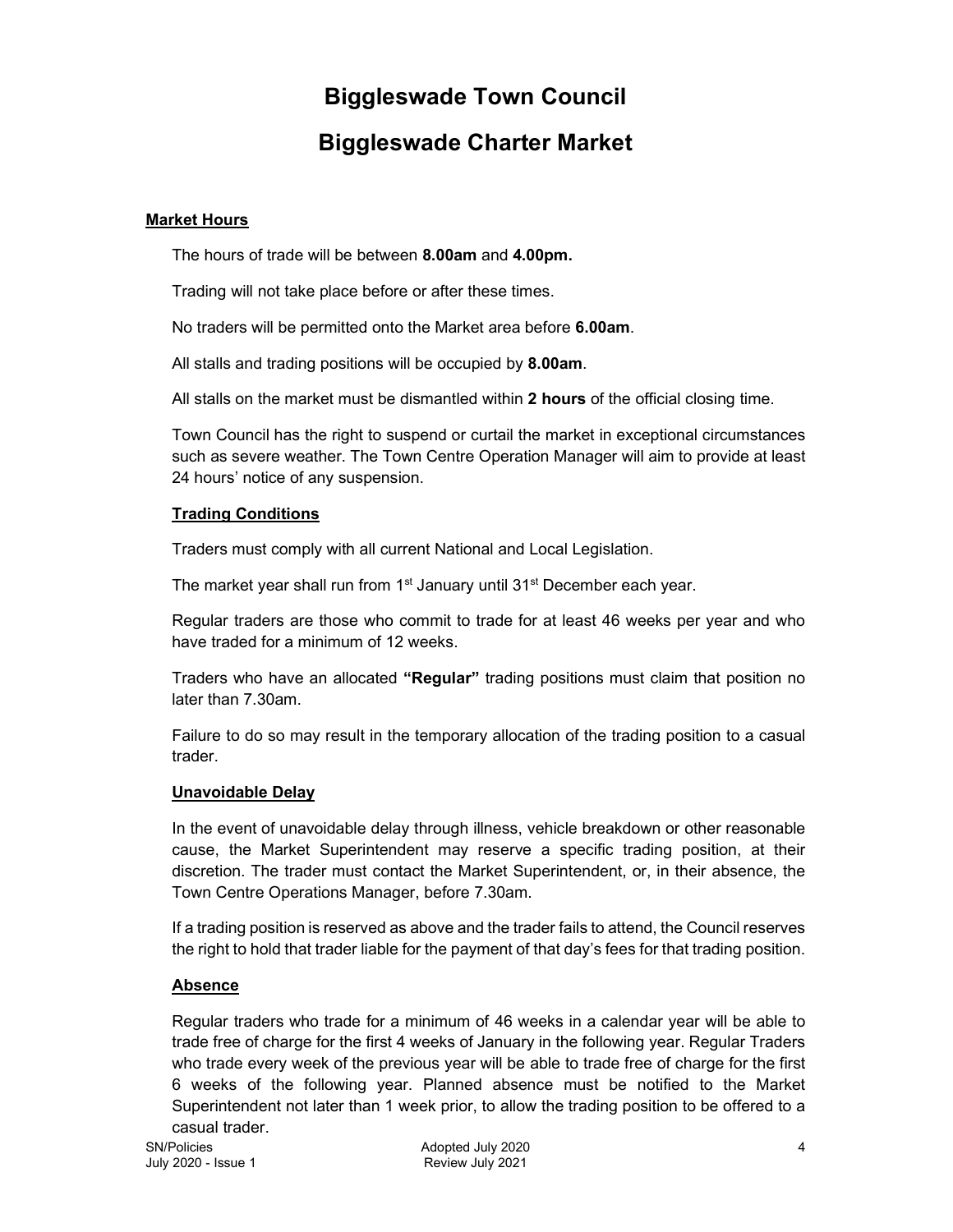If a trader is absent from the market for three consecutive weeks (or more than 8 weeks in the calendar year), other than for pre-notified absence, sickness, bereavement or other exceptional circumstances (agreed by the Market Superintendent), they will lose their regular trading position.

A week will compromise of a trader's usual regular trading day.

Where a regular trader is absent through illness and a Medical Certificate is presented, the Council may, at its sole discretion, consider the trader as having attended for the purposes of eligibility for free trading during January the following year.

Where a regular trader suffers a close family bereavement, or other exceptional circumstance, the Council may, at its sole discretion, consider the trader as having attended for the purposes of eligibility for free trading during January the following year.

## Market Charges

Charges will be payable on demand on the Market day.

The onus to pay the charges rests with the traders. Where a regular trader attends but fails to pay on demand, the trader will be in arrears and recovery action will be taken against the trader, together with all costs incurred in the recovery.

Failure to pay on demand could result in the privilege of trading on the Market being withdrawn.

Traders will use only the defined trading position they have been allocated.

An official receipt will be issued for charges paid. The receipt must be retained and be made available for inspection on demand by any authorised official acting for the Council for the duration of the day's trading.

The Council will review charges annually, or at any other time, with one month's notice of any increase.

## Allocation of Stalls

A casual trader attending the market must in the first instance report to the Market Superintendent no later than 7.30am.

On completion of a registration form, the Market Superintendent will enter the trader's name, description of goods and date of registration on the casual traders list.

The sale of live animals, fish, birds, and other fowl is not permitted.

Acupuncture, ear piercing, tattooing or electrolysis is not permitted.

A trader will have access to inspect their own entry in the register of traders upon request.

Registration does not guarantee that a trading position will be available.

All traders will maintain a policy of third-party Public Liability Insurance to a minimum of five million pounds and produce such certificates of insurance prior to registration and on demand to the Market Superintendent or any authorised official acting for the Council.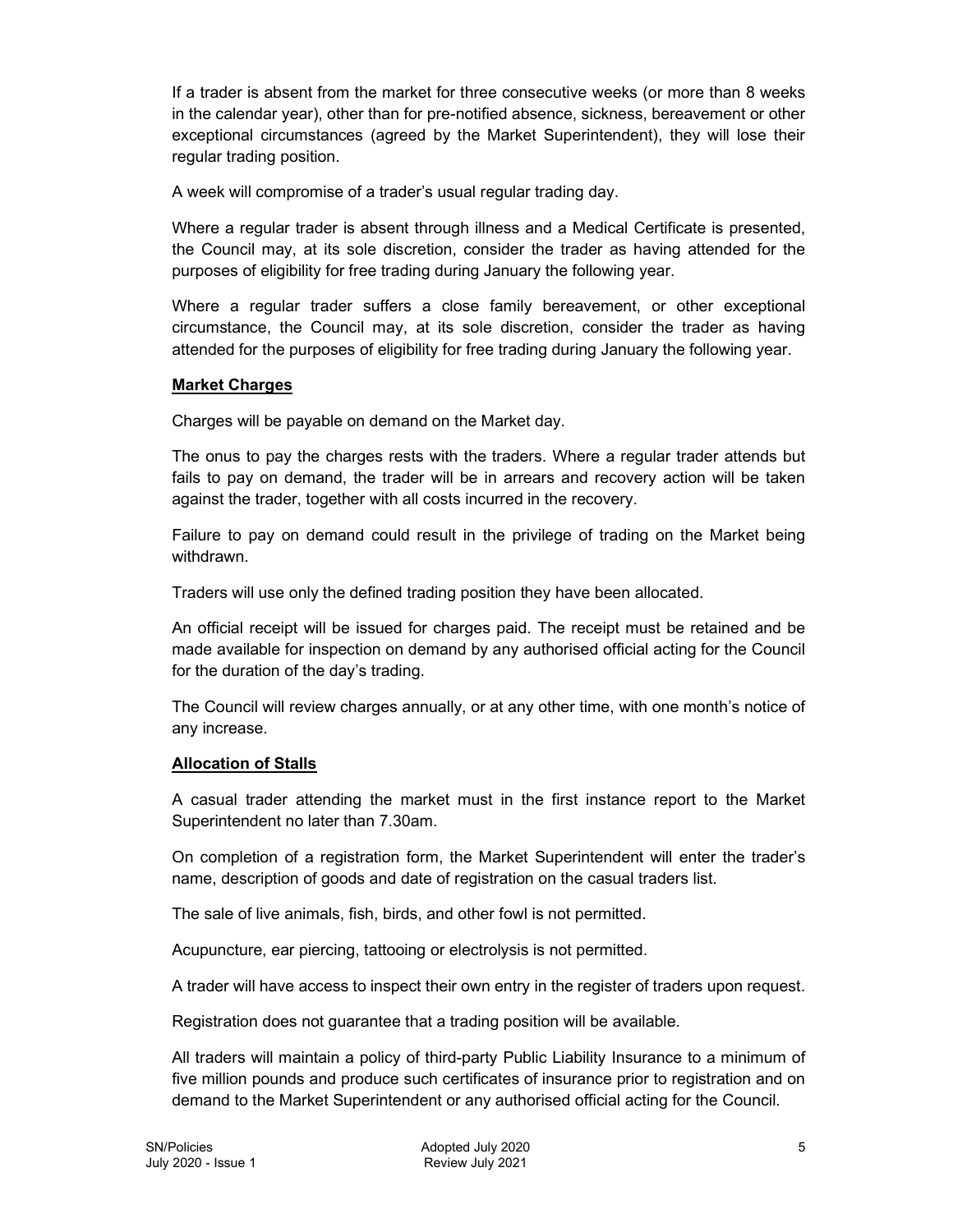All traders trading on the market shall indemnify Biggleswade Town Council against all costs, claims and convictions arising because of the operation of the market.

Trading positions will be allocated by the Market Superintendent, any trader found to be using a trading position without prior authorisation will be asked to leave the market.

Allocations for casual traders will be made by the Market Superintendent and take into consideration the type of goods the trader may sell without detriment to adjacent traders.

Commercial Businesses within the Town's rateable area will be allocated a stall for promotion or trade once annually and will be required to book through the Town Council offices, a charge will be applied in accordance with the scale of fees. The Council reserves the right to restrict the number of trading positions available for this purpose on a given date.

Charities trading donated goods to raise funds locally will be required to book through the Town Council Offices for an allocated stall. A deposit will be payable in advance and returned after taking possession of the trading position on the day.

 Charities, based outside of Biggleswade or surrounding villages, seeking funding only by way of collections will be required to book through the Town Council Offices giving at least three months' notice.

Political parties, political groups and candidates will be allocated a stall once annually and once during the campaign period for an election taking place within the area of Biggleswade and will be required to book through the Town Council Offices giving at least 1 weeks' notice.

Where a trader refuses to accept the trading position offered, they will be asked to leave the market and considered absent for that day.

The Council reserves the right not to allocate a trading position even if it remains vacant.

Traders will provide their own stalls and equipment which must meet the standards of safety and appearance required by the Council.

At Town Council's discretion, stalls and equipment may be provided for trading positions allocated to charities, community, and political groups.

Any entertainment must be approved in writing by the Town Centre Operations Manager or Town Council.

#### Goods to be Sold and Changes in Listed Goods

A trader shall sell or expose only the goods listed on his/her registration form.

Any requests for additions or changes in the type of goods must be submitted in writing to the Market Superintendent for consideration.

No trader shall store, display, or sell any explosive materials, fireworks, hazardous liquids, bulk gases or any substance which might be a danger to anyone attending the market.

No trader shall store display or sell any item or behave in a way that is likely to outrage public decency.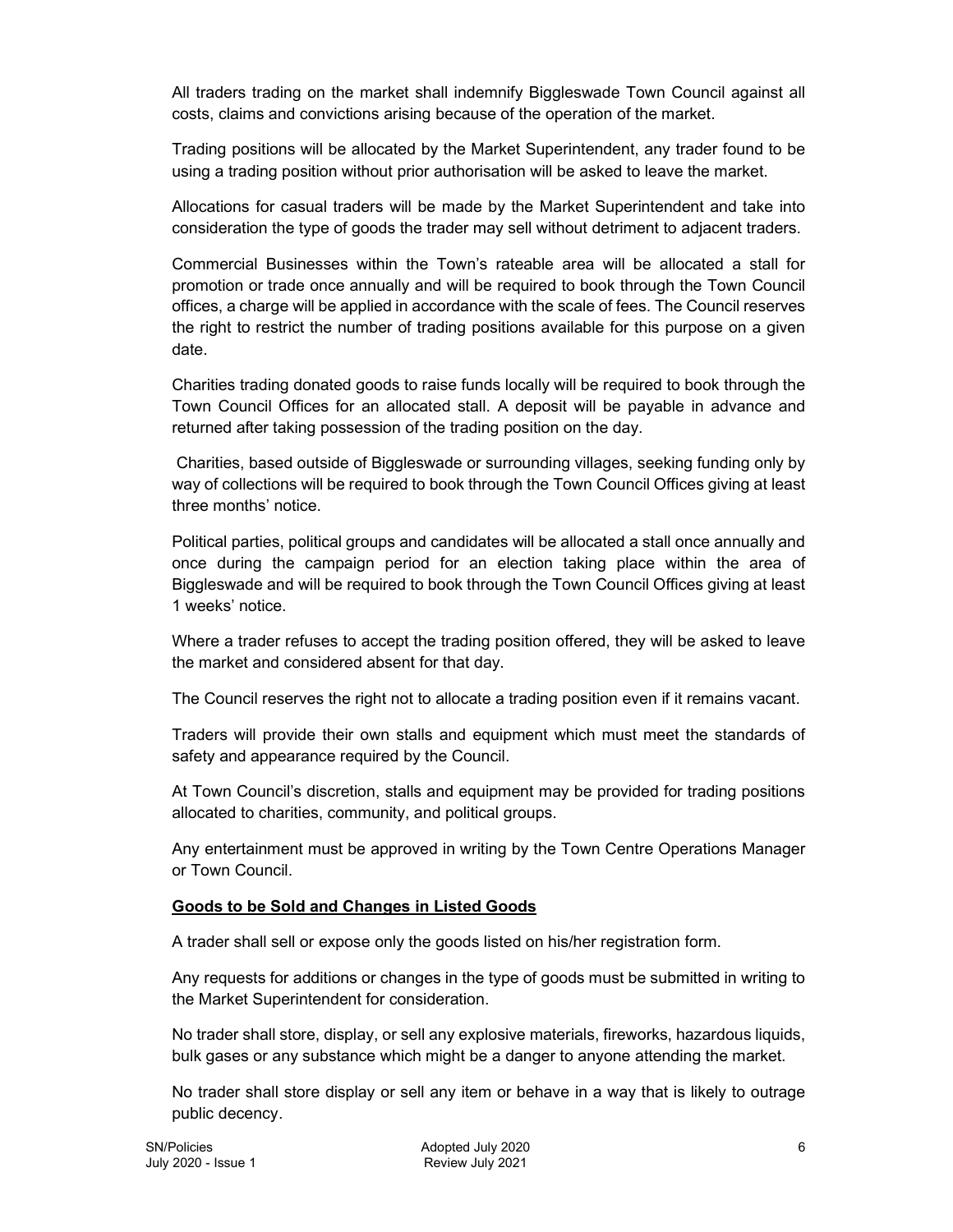## Conditions Related to use of trading position

Traders are responsible for ensuring that they conduct their business in such a manner as to minimise the risk of fire.

Traders must not install any heating apparatus of any kind and the use of generators is strictly forbidden without prior written consent of the Market Superintendent and Town Centre Operations Manager.

No goods shall be placed on the floor of the market or on or about the stall, which obstruct the free passage or viewing of goods by persons using the market.

Frontage buildouts must not exceed the market boundaries and are only allowed if agreed by the Market Superintendent and Town Centre Operations Manager and a written agreement will be produced.

Side displays and sheeting must not unreasonably obstruct facilities of sight lines immediately adjacent to trader's displays. Transparent sheeting should be used where necessary.

## Refuse

The council no longer provides a refuse collection service within its markets.

It is the sole responsibility of any trader, whether casual or regular to take away any refuse that may be created as a result of their days trade. Particular attention should be given to plastic bags, wrapping and other litter which would easily blow around the Town Centre. Traders must not dispose of their trade waste in public litter bins.

All traders are responsible for maintaining, free from refuse and in clean condition, the area immediately adjacent and underneath the trading position. This regulation must be strictly adhered to and failure to do so may result in the loss of trading privileges.

## Traffic on Market Premises

All Traffic on entering and exiting the market must use only the approved entrances and exits.

No vehicle shall exceed 5 mph on the market premises during the hours of market operation and setup.

Vehicles unloading and loading must not obstruct the market premises and with the direction of the Market Superintendent.

All traders' vehicles, other than those that are exempt, are to be removed from the market premises in the morning no later than 9.00am and return in the evening not before 4.00pm in accordance with the market trading times, other than at the discretion of the Market Superintendent in extreme circumstances such as severe weather conditions. Exempt vehicles are those approved by the Market Superintendent and are required to display a valid permit.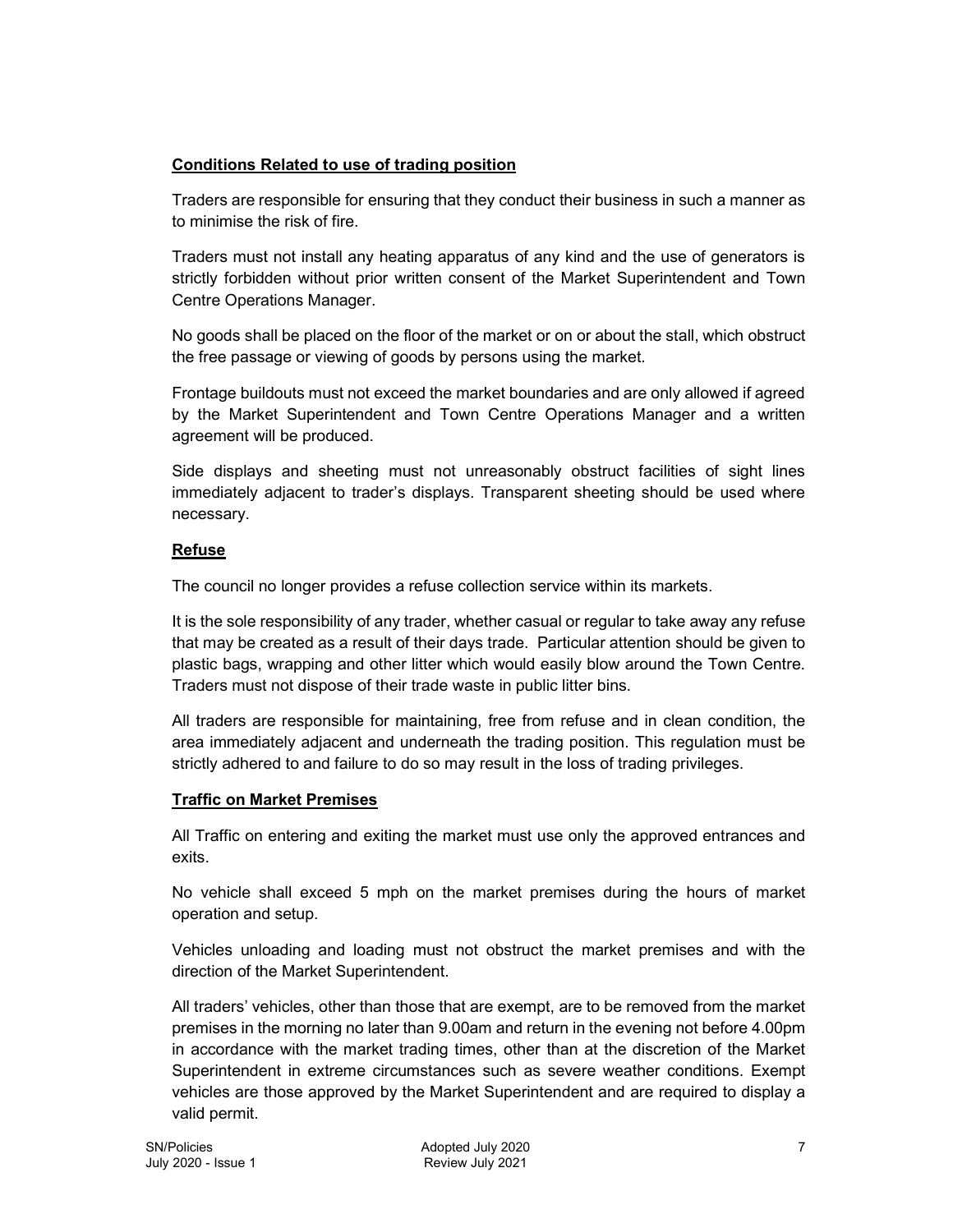## Employment of Children

All market traders must comply with the Children and Young Persons Act, the Education Act, and the Employment of Children Act.

A child is any person under the age of 18, (school age); **Employed** is extended to include any child who assists in a trade or occupation even where the child receives no monetary reward.

## Conduct of Traders

Market traders, their agents and or employees (paid or unpaid), are required to conduct themselves in an orderly manner whilst attending the market. They must not use their trading position to cause annoyance, inconvenience, or concern to any other users of the market, the Market Superintendent or any authorised official acting on behalf of the Council.

No trader may do anything on the stall and or the market premises which will contravene any statute, regulation or by-law which may be in force.

Traders should not encourage their customers to utilise public or other toilets facilities as clothing changing rooms.

No trader shall engage in pitching i.e. calling out their wares.

Traders and producers selling food must be registered with either Central Bedfordshire Councils Environmental Health Department or the Environmental Health Department of their home authority. All required certification relating to food safety/hygiene rating will be clearly displayed within their stall. Copies of all required documents will be held with the Traders registration form and will be held securely.

All food must be transported, displayed, and handled in accordance with all food safety and hygiene legislation.

## Dispute procedure

All Traders are advised to comply with the lawful requests of the Market Superintendent. In the event of any grievance, this should first be addressed informally with the Market Superintendent.

Any failure to resolve the dispute informally should be taken up with the Town Centre Operations Manager in writing, where the aggrieved person and his/her representative will be given the opportunity to discuss the issue.

Should the dispute still not be resolved, this should then be taken up in writing with the Town Clerk where the aggrieved person and his/her representative will be given the opportunity to discuss the issue.

In the event that any grievance relating to these regulations cannot be resolved by either the Market Superintendent, Town Centre Operations Manager or the Town Clerk, the trader may put their grievance in writing to the Chairman of the Town Centre Management Committee, who will raise the matter at the next available meeting of the Committee or the next available meeting of the Council.